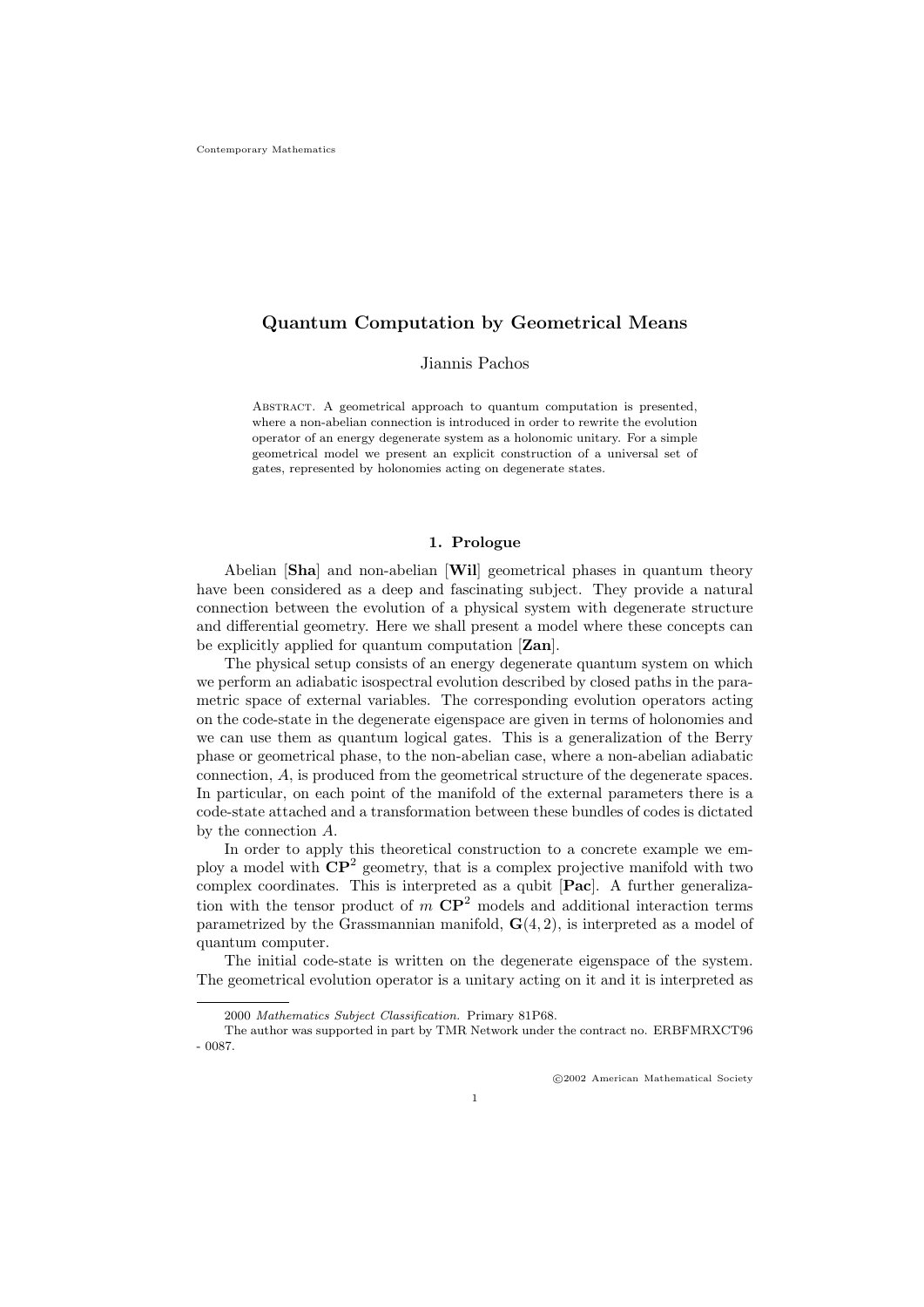# 2 JIANNIS PACHOS

a logical gate. Due to adiabaticity the geometrical part of the evolution operator has a dimensionality equal to the degree of degeneracy of the eigenspace. Specific logical gates given by holonomies are constructed for a system with a tensor product structure resulting in universality while at the end a quantum optical application is sketched.

# 2. Coset Space Geometry

A transformation  $U(n)$  between the states  $|\alpha\rangle$ ,  $\alpha = 1, ..., n$  can be realized by all possible sub-U(2) transformations between any two of those states,  $|i\rangle$  and  $|j\rangle$ . A coset space can be produced as the factor with respect to some particular  $U(2)$ symmetries of these transformations.

Examples of such constructions are given in the following:

• the  $\mathbb{C}P^2$  projective space:

$$
CP2 \cong \frac{U(3)}{U(2) \times U(1)}
$$
  
\n
$$
|1\rangle
$$
  
\n
$$
U_1(z_1)
$$
  
\n
$$
U_2(z_2)
$$
  
\n
$$
|2\rangle
$$
  
\n
$$
|2\rangle
$$

The lines denote  $U(2)$  transformations between the states represented here by "holes". The  $U(3)$  group could be interpreted by three lines connecting all the holes together. The distinction between "filled" and "unfilled" holes is due to the coset structure, which factors out the symmetry transformations, between  $|1\rangle$  and  $|2\rangle$ , and denotes explicitly the non-symmetric ones between  $|1\rangle$  or  $|2\rangle$  and  $|\tilde{2}\rangle$ .

• the 
$$
(\mathbf{CP}^2)^{\times m} \times (\mathbf{G}(4,2)_{int})^{\times (m-1)}
$$
 product space:  
\n
$$
\cdots \frac{U(3)}{U(2) \times U(1)} \times \frac{U(3)}{U(2) \times U(1)}, \frac{U(4)}{U(2) \times U(2)}\Big|_{int}
$$
\n
$$
|1\rangle
$$
\n
$$
|2\rangle
$$
\n
$$
|3\rangle
$$
\n
$$
|4\rangle
$$

 $|2\rangle$  $|\tilde{4}\rangle$ 

Transformations can be performed between the states  $\{|1\rangle, |2\rangle\}$  and  $\{|3\rangle, |4\rangle\}$ due to their connections with the states  $\{|\tilde{2}\rangle, |\tilde{4}\rangle\}$ , while an interaction in the tensor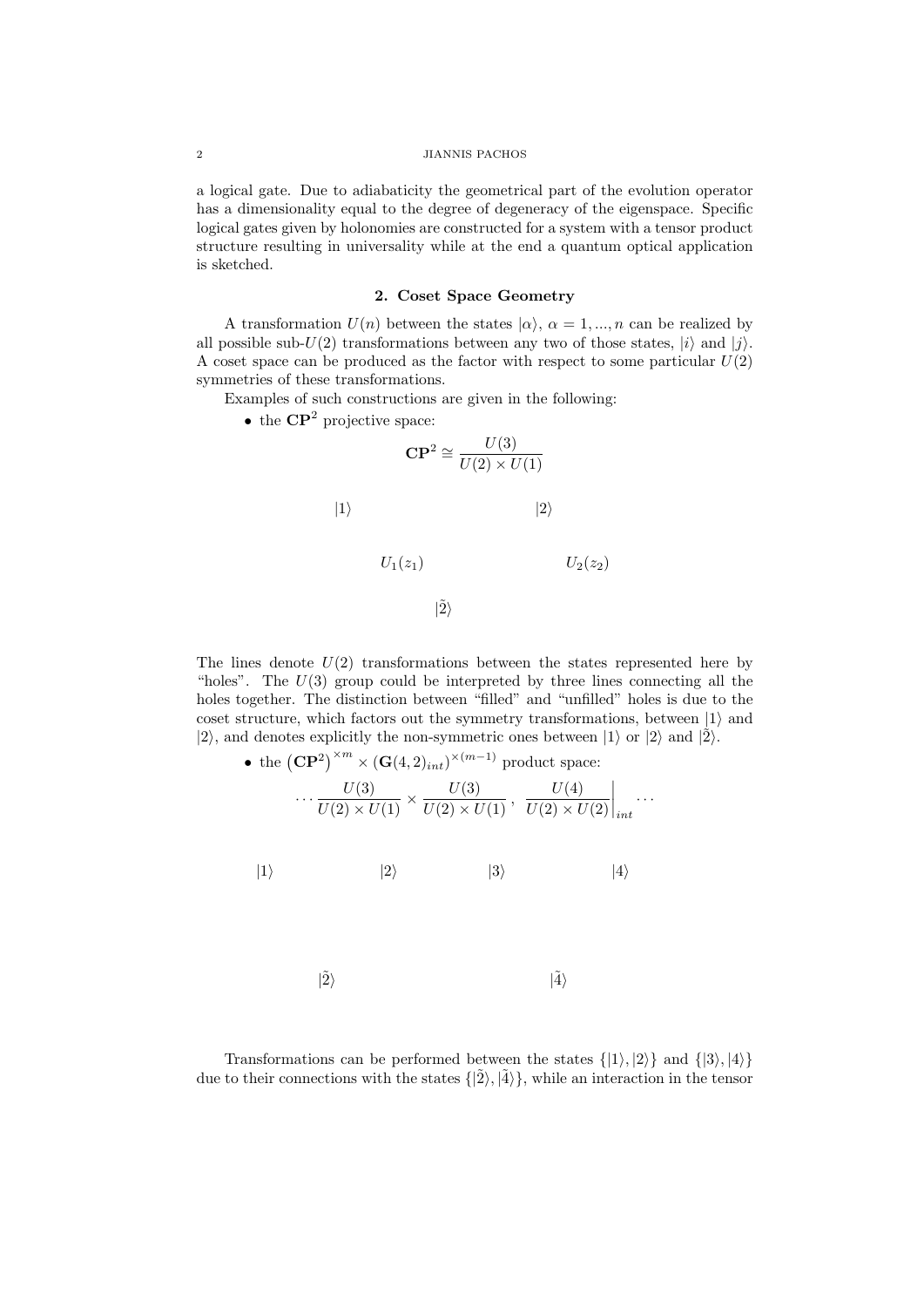product space between  $|24\rangle$  and  $|24\rangle$  gives transformations between those two sets. The transformations between only two states may be performed by linear operations with respect to  $U(2)$  generators, while the combined transformations between the two qubits can be produced by bilinear generators which act simultaneously on the states of both of the  $\mathbb{CP}^2$  models. The latter is denoted in the previous figure by the dashed lines, where the connection between the black dots indicates the simultanious action.

# 3. Degeneracy, Adiabaticity and Holonomies

Let us introduce the degenerate Hamiltonians  $H_0^1$  and  $H_0^m$  as follows

$$
H_0^1 = \left[ \begin{array}{ccc} 0 & 0 & 0 \\ 0 & 0 & 0 \\ 0 & 0 & 1 \end{array} \right] , \qquad H_0^m = \sum_m H_0^1 .
$$

The orbit, that is the parametric manifold of the unitary transformations which preserves the degenerate spectrum of  $H_0^1$  is given by  $\mathbb{CP}^2$ . A sub-manifold of the orbit of  $H_0^m$  in which we are interested in is given by the  $(\mathbf{CP}^2)^{\times m} \times (\mathbf{G}(4, 2)_{int})^{\times (m-1)}$ product manifold.

A general transformation parametrized by the  $\mathbb{CP}^2$  space is given by  $\mathbf{U}(\mathbf{z}) :=$  $U_1(z_1)U_2(z_2)$ , with  $U_\alpha(z_\alpha) = \exp G_\alpha(z_\alpha) = \exp(z_\alpha|\alpha\rangle\langle\tilde{2}| - \bar{z}_\alpha|\tilde{2}\rangle\langle\alpha|)$ . The complex parameter  $z_\alpha$  may be decomposed as  $z_\alpha = \theta_\alpha \exp i\phi_\alpha$ . Due to the  $2 \times 2$  sub-form of  $G_{\alpha}(z_{\alpha})$  we can rewrite  $U_{\alpha}(z_{\alpha})$  as

$$
U_{\alpha}(z_{\alpha}) = \mathbf{1}_{\alpha}^{\perp} + \cos \theta_{\alpha} \mathbf{1}_{\alpha} + \frac{\sin \theta_{\alpha}}{\theta_{\alpha}} G_{\alpha}(z_{\alpha}),
$$

where  $\mathbf{1}_{\alpha}^{\perp} = \mathbf{1} - \mathbf{1}_{\alpha}$  and  $\mathbf{1}_{\alpha} = |\alpha\rangle\langle\alpha| + |\tilde{2}\rangle\langle\tilde{2}|$ . For the Grassmannian manifold  $\mathbf{G}(4,2)$  we have, for example, the  $U(2)$  rotation in the tensor product basis of two qubits, between the states  $|24\rangle$  and  $|\tilde{24}\rangle$ , given by  $U(z) = \exp(z|24\rangle\langle\tilde{24}|-\bar{z}|\tilde{24}\rangle\langle24|)$ , with  $z = \theta \exp i\phi$ . The coordinates  $\{\lambda^a\} = \{\theta, \phi\}$  provide the parametric space which the experimenters control.

In the four dimensional manifold  $\mathbb{CP}^2$  with coordinates  $\{\lambda^a\}$  a closed path,  $C$ , is drawn on a two-submanifold. Consider this evolution to be adiabatic as well as isospectral which is provided by the formula  $H(\lambda(t)) = \mathbf{U}(\lambda(t))H_0\mathbf{U}^{\dagger}(\lambda(t)).$ As a result the state of the system,  $|\psi(t)\rangle$ , stays on the same eigenvalue of the Hamiltonian, taken in our example to be  $E_0 = 0$ , without level-crossing.

At the end of the loop C, spanned in time  $T = N\Delta t$ , when divided in N equal time intervals, we obtain

$$
\begin{aligned}\n|\psi(T)\rangle &= \mathbf{T} e^{-i \int_0^T \mathbf{U} H_0 \mathbf{U}^\dagger dt} \ |\psi(0)\rangle \\
&= \mathbf{T} \lim_{N \to \infty} \prod_{i=1}^N \mathbf{U}_i e^{-i H_0 \Delta t} \mathbf{U}_i^\dagger \ |\psi(0)\rangle \\
&= \mathbf{P} \lim_{N \to \infty} \left( \mathbf{1} + \sum_{i=1}^N A_i \Delta \lambda_i \right) \ |\psi(0)\rangle \\
\text{with} \qquad A_i = \mathbf{U}_i^\dagger \frac{\Delta \mathbf{U}_i}{\Delta \lambda_i} \text{ and } \mathbf{U}_i = \mathbf{U}(\lambda(t_i)) \ .\n\end{aligned}
$$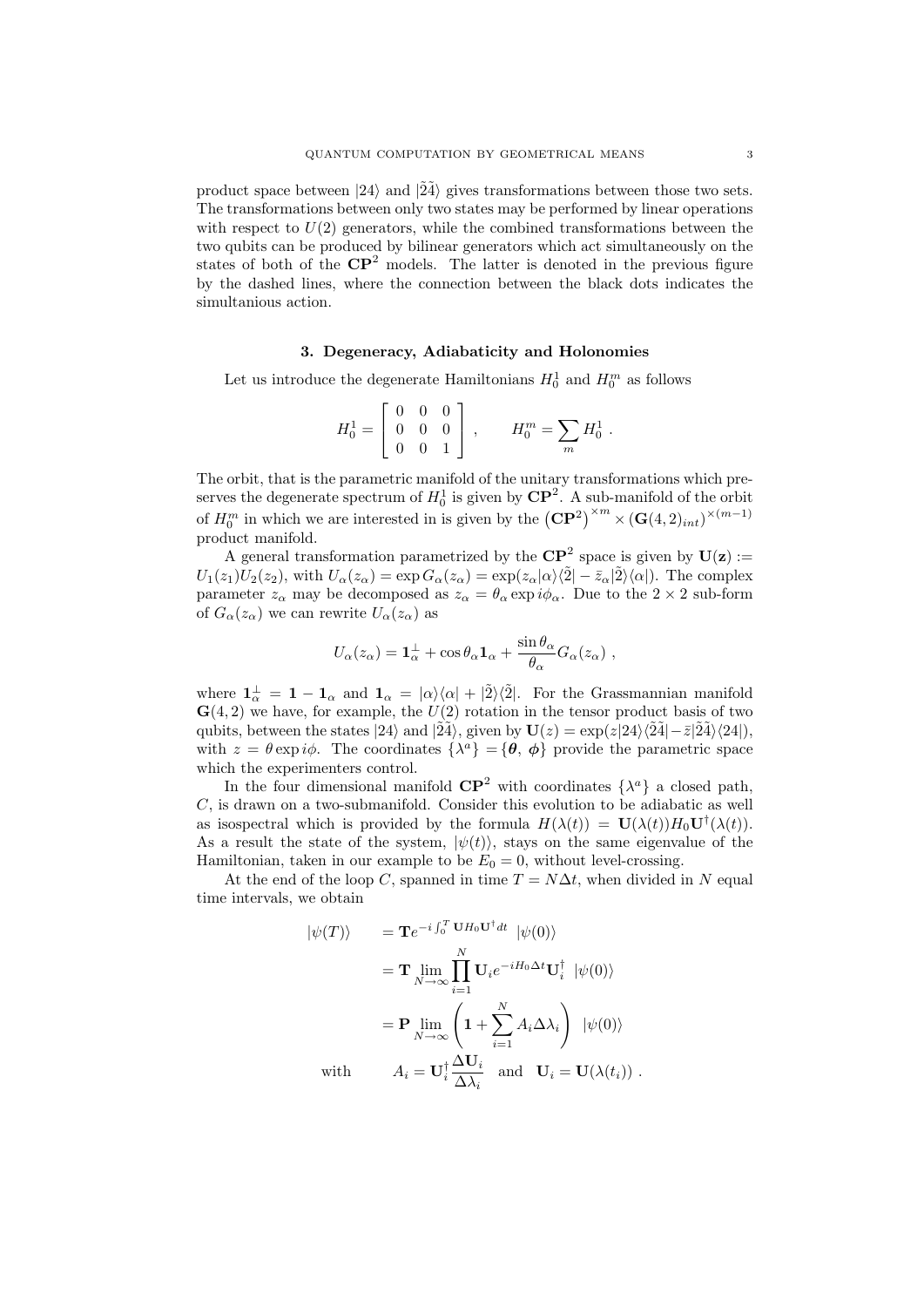#### 4 JIANNIS PACHOS

Hence, the state  $|\psi(0)\rangle$  acquires a geometrical unitary operator given by the holonomy of a connection A as

$$
\Gamma_A(C):=\mathbf{P}\exp\oint_C A\ ,\quad\text{where}\quad \ (A^{\lambda^a})_{\alpha\beta}:=\langle\alpha\vert \mathbf{U}^\dagger(\lambda)\frac{\partial}{\partial\lambda^a}\mathbf{U}(\lambda)\vert\beta\rangle\ .
$$

The states  $|\alpha\rangle$  and  $|\beta\rangle$  belong to the same degenerate eigenspace of  $H_0$  and  $\lambda^a$ 's are the real control parameters.

The produced unitary operator is an effect of the non-commutativity of the control transformations which produce effectively a curvature. In the case of the Berry phase produced for example in front of the spin states of an electron when placed in a magnetic field, the non-commutativity is between the  $U(2)$  control unitaries which change the direction of the magnetic field in the three dimensional space. What is presented here is the generalization of the Berry phase to the nonabelian case.

The  $\Gamma_A(C)$ 's produced by  $\mathbb{CP}^2$  for various loops C, generate the whole  $U(2)$ ,

$$
\{\Gamma_A(C); \ \forall \ C \in \mathbf{CP}^2\} \approx U(2) \ .
$$

In the case of m qubits with their proper interactions, the produced group is  $U(2^m)$ ,

$$
\{\Gamma_A(C); \forall C \in (\mathbf{CP}^2)^{\times m} \times (\mathbf{G}(4,2)_{int})^{\times (m-1)}\} \approx U(2^m) .
$$

# 4. Quantum Computation

In order to perform quantum computation by using the above constructions we consider the following identifications:

QUANTUM CODE 
$$
\equiv
$$
 Degenerate States,  $|\psi(0)\rangle$ 

LOGICAL GATES 
$$
\equiv
$$
 Holonomies,  $\Gamma_A(C)$ 

Let us first investigate the  $\mathbb{CP}^2$  case. The basic question is how we can generate a general  $U(2)$  element by moving along a closed path, C. Or in other words, for a specific  $U \in U(2)$  which loop C is such that  $\Gamma_A(C) = U$ . In general,  $\forall g \in \mathcal{E}$  $u(2) \exists$  loop  $C \in \mathbb{C}P^2$  manifold, such that  $\Gamma_A(C) = \exp \mathbf{g}$ , which is the statement of irreducibility of the connection  $A$  [Zan]. To answer the above question we perform the following analysis. The loop integral

$$
\oint_C A = \oint_C A_{\lambda^1} d\lambda^1 + A_{\lambda^2} d\lambda^2 + \cdots
$$

is the main ingredient of the holonomy. Due to the path ordering symbol it is not possible to just calculate it and evaluate its exponential, as in general the connection components do not commute with each other. Still it is possible to consider the following restrictions in the position of the loop. Choose  $C$  such that:

- it belongs to one plane  $(\lambda^i, \lambda^j) = (\theta_i, \phi_j)$  or  $(\theta_i, \theta_j)$ , hence only two components of A are involved,
- the position of the plane is such that the connection, A, restricted on it become,  $A|_{(\lambda^i, \lambda^j)} = (A^{\lambda^i} = 0, A^{\lambda^j})$ , that is these two components commute with each other. Still it is important that their related field strength component,  $F_{ij} = \partial_i A_j - \partial_j A_i + [A_i, A_j]$ , is non-vanishing in order to obtain a non-trivial holonomy. Such a requirement is possible for the  $\mathbb{CP}^2$ model and for a wide class of other models.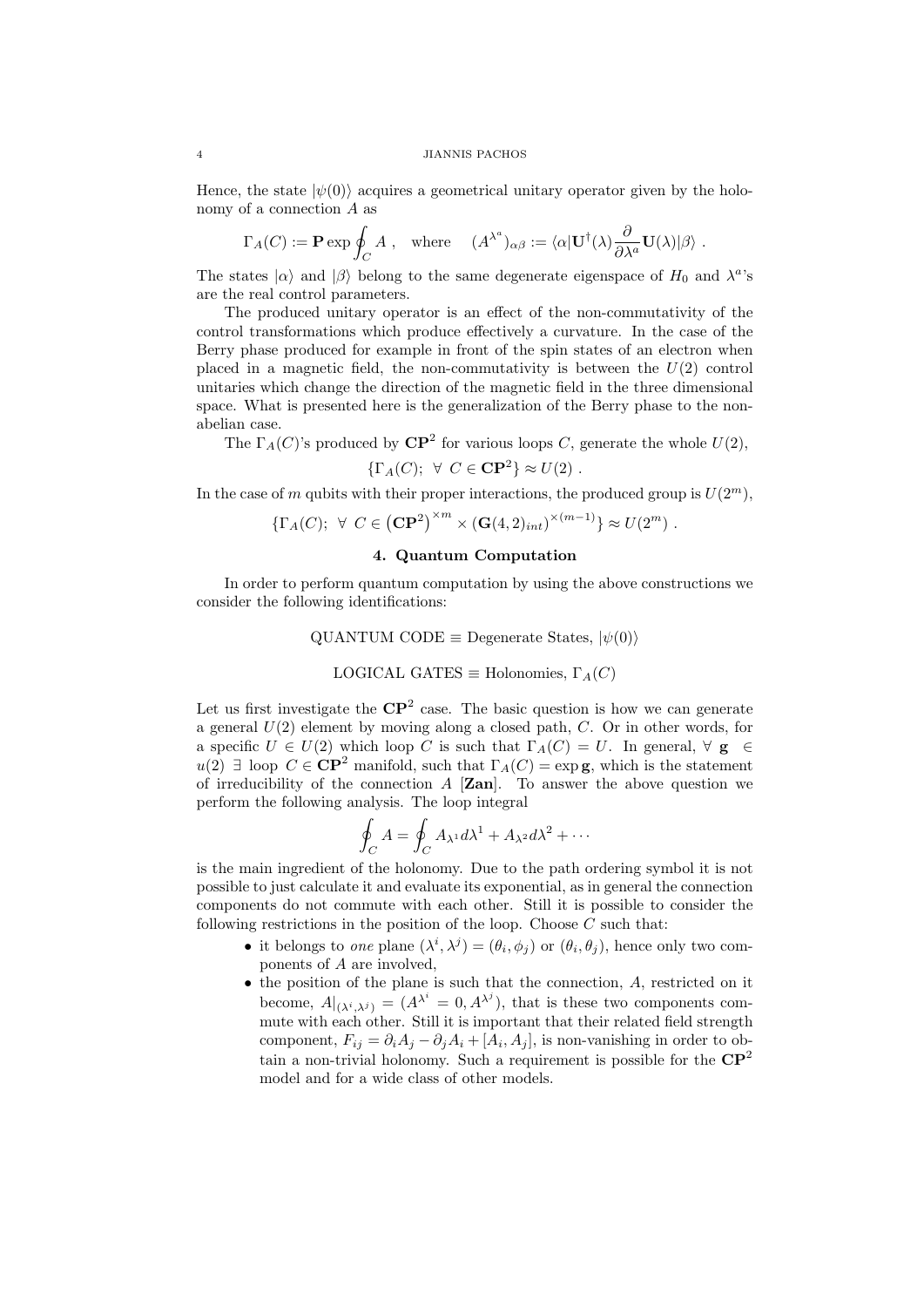On the planes where those conditions are satisfied the evaluation of the holonomy is trivially given by just exponentiating the loop integral of the connection without worrying about the path ordering symbol. Hence,

$$
\Gamma_A(C) = \mathbf{P} \exp \oint_C A = \exp(\Sigma \mathbf{g}) = \mathbf{1}_{2 \times 2} \cos \Sigma + \mathbf{g} \sin \Sigma ,
$$

where  $\Sigma$  represents the area enclosed by the loop C projected on the sphere associated with the compactified  $\mathbb{CP}^2$  manifold. This area may be varied desirably. Furthermore, we are able to obtain a complete set of generators  $g$  by choosing  $C$ to lie on different planes. In detail we may obtain for g the following forms

$$
-i|\alpha\rangle\langle\alpha| := -i\sigma_{\alpha}^{3}, \ \alpha = 1, \ 2
$$
  

$$
-i(-i|1\rangle\langle 2| + i|2\rangle\langle 1|) := -i\sigma^{2},
$$
  

$$
-i(|1\rangle\langle 2| + |2\rangle\langle 1|) := -i\sigma^{1}.
$$

The  $\sigma_{\alpha}^{3}$  generators are similar to a Berry phase and they are produced by paths  $C_1$  on the  $(\theta_\alpha, \phi_\alpha)$  planes. The corresponding holonomy is the exponential of this generator multiplied by the area,  $\Sigma_1$ , of the surface the path  $C_1$  encloses when projected on a sphere  $S^2(2\theta_\alpha, \phi_\alpha)$  with spherical coordinates  $2\theta_\alpha$  and  $\phi_\alpha$ ,

$$
-i\sigma_{\alpha}^{3}: C_{1} \in (\theta_{\alpha}, \phi_{\alpha}) \to \Gamma_{A}(C_{1}) = \exp -i\Sigma_{1}\sigma_{\alpha}^{3}.
$$

The  $\sigma^2$  generator is produced by a path  $C_2$  along the plane  $(\theta_1, \theta_2)$  positioned at  $\phi_1 = \phi_2 = 0$ , while  $\sigma^1$  is produced by a path,  $C_3$ , along a parallel plane positioned at  $\phi_1 = \frac{\pi}{2}$  and  $\phi_2 = 0$ . Their corresponding areas are  $\Sigma_2$  and  $\Sigma_3$ . For example

$$
-i\sigma^2 : C_2 \in (\theta_1, \theta_2)|_{\phi_1 = 0, \phi_2 = 0} \to \Gamma_A(C_2) = \exp -i\Sigma_2 \sigma^2.
$$

Altogether we have  $2^2$  independent generators spanning the Lie algebra of  $U(2)$ .

For the case of the two qubit interaction the corresponding connection components are given by

$$
A_{\theta} = \text{diag}(0, 0, 0, 0) , A_{\phi} = \text{diag}(0, 0, 0, -i\sin^2\theta)
$$

which are written in the basis  $\{ |13\rangle, |14\rangle, |23\rangle, |24\rangle \}$ . A loop C on the  $(\theta, \phi)$  plane will produce the following holonomy

$$
\Gamma_A(C) = \text{diag}(1, 1, 1, e^{-i\Sigma}) , \ \Sigma = \int_{D(C)} d\theta d\phi \sin 2\theta ,
$$

where  $\Sigma$  can also be interpreted as an area on the sphere  $S^2(2\theta, \phi)$ .

# 5. One and Two Qubit Logical Gates

By performing appropriate loops we can obtain one qubit phase rotations as well as two qubit gates such as a controlled phase rotation  $U_{CPH}$ .

Analytically, by spanning the indicated areas we may obtain

$$
U_1 = \exp\left[\begin{array}{cc} -i\Sigma_1 & 0\\ 0 & 0 \end{array}\right] , U_2 = \exp\left[\begin{array}{cc} 0 & 0\\ 0 & i\Sigma_1 \end{array}\right] , U_3 = \exp\left[\begin{array}{cc} 0 & -\Sigma_2\\ \Sigma_2 & 0 \end{array}\right] .
$$

The combinations

$$
U_1 U_2 = \exp(-i\sigma_3 \Sigma_1) , U_3 = \exp(-i\sigma_2 \Sigma_2)
$$

can give any  $U(2)$  transformation and hence any one qubit rotation.

For the two qubit gates we can construct easily the controlled rotation  $U_{CPH}$  = diag(1, 1, 1, exp  $-i\Sigma$ ) between any pair of qubits. It is generated by a loop C on the